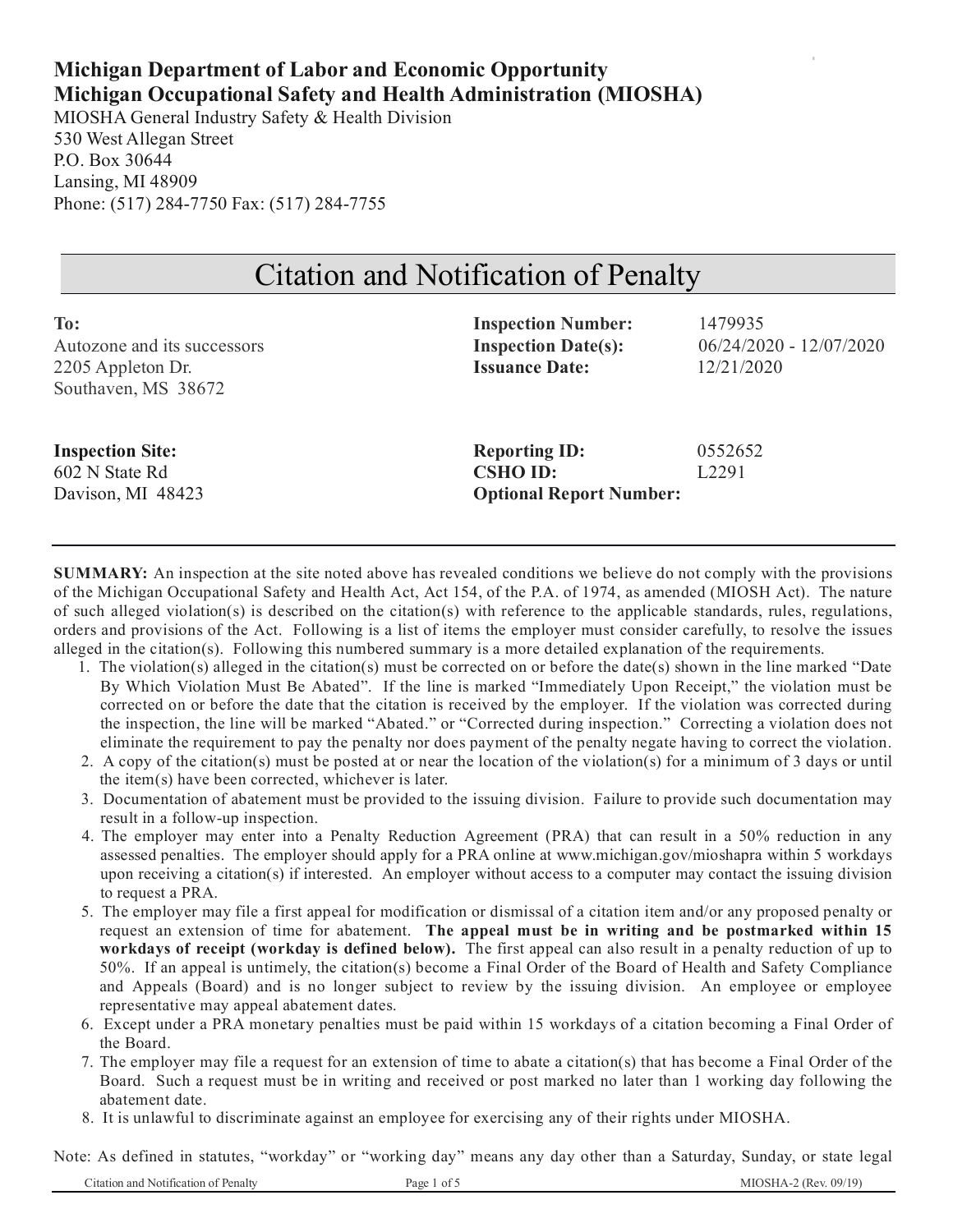holiday. The state legal holidays are:

January 1, New Year's Day The third Monday in January, Martin Luther King, Jr. Day February 12, Lincoln's birthday The third Monday of February, Washington's birthday The last Monday of May, Memorial or Decoration Day July 4, Independence Day The first Monday in September, Labor Day The second Monday in October, Columbus Day November 11, Veterans' Day The fourth Thursday of November, Thanksgiving Day December 25, Christmas Day

Please note whenever January 1; February 12; July 4; November 11; or December 25 fall on a Sunday, the next Monday following is deemed a public holiday (non-working day) for appeal purposes. However, there is no compensating day when one of the five dated holidays falls on a Saturday. Also, when computing the 15 working days, you do not count the date on which it is received; you start with the next working day. Additionally, the count is based on when the citation was received at the employer's location, not when it got to any particular person or office at the employer's location.

**I–CITATIONS:** The nature of the alleged violation(s) is described on the enclosed citation(s). These conditions must be corrected on or before the date(s) shown in the line marked "Date By Which Violation Must Be Abated." The issuing division may be contacted by telephone at the number indicated on the front of the citation for the purpose of discussing any issues related to the inspection or citation(s).

A copy of the citation(s) must be posted at or near the location of the violation for a minimum of 3 days or until the items have been corrected, whichever is later. The MIOSH Act provides for civil penalties of up to \$7,000 for each violation for failure to comply with posting requirements.

When compliance is achieved, a copy of the citation must be signed and returned to the issuing division along with documentation of abatement.

Documentation of abatement for citation items originally classified as "serious," "repeat," "fail-to-abate," "willful," or "instance-by-instance," require documentation as deemed appropriate by the issuing division. Examples of documentation for these violation classifications are:

(a) A detailed description of how the violation was abated.

- (b) Work orders or an invoice indicating the corrective work that has been done.
- (c) Photographs of the abated conditions.
- (d) Other forms of conclusive evidence that your employees are no longer exposed to the hazard.

For citation items classified as "other," submitting to the issuing division a signed copy of the citation item indicating the item has been abated is acceptable documentation of abatement. Submitting a document in writing, certifying abatement of the particular citation item is also acceptable for citation items classified as "other."

If the employer does not provide adequate documentation of abatement, a re-inspection may be conducted. Failure to correct an alleged violation within the abatement period may result in new or additional proposed penalties.

Correcting a violation prior to the expiration of the abatement date does not eliminate the requirement to pay the penalty. Payment of the penalty does not eliminate the requirement of correcting the violation.

**II–PENALTY REDUCTION:** In addition to the appeal rights afforded by the MIOSH Act, the Michigan Occupational Safety and Health Administration has implemented a program for negotiating an expedited settlement of penalties with the employers known as a Penalty Reduction Agreement (PRA). This is a program designed to reach abatement of the hazard at the earliest possible opportunity and reduce the need for formal appeals. The penalty reduction (PRA) can result in a penalty reduction of 50% provided the issuing division and the employer agree to a number of specified conditions. These conditions include an agreement by the employer to accept all of the citations issued and to:

- (a) Not appeal further.
- (b) Abate all items within the abatement period.
- (c) Provide proof of abatement.
- (d) Pay all agreed upon penalties as required (within 15 working days of approval of the PRA.)

(e) Abide by any other mutually agreed upon actions.

Inspections involving a fatality, the Severe Violator Enforcement Program (SVEP), or willful citations are not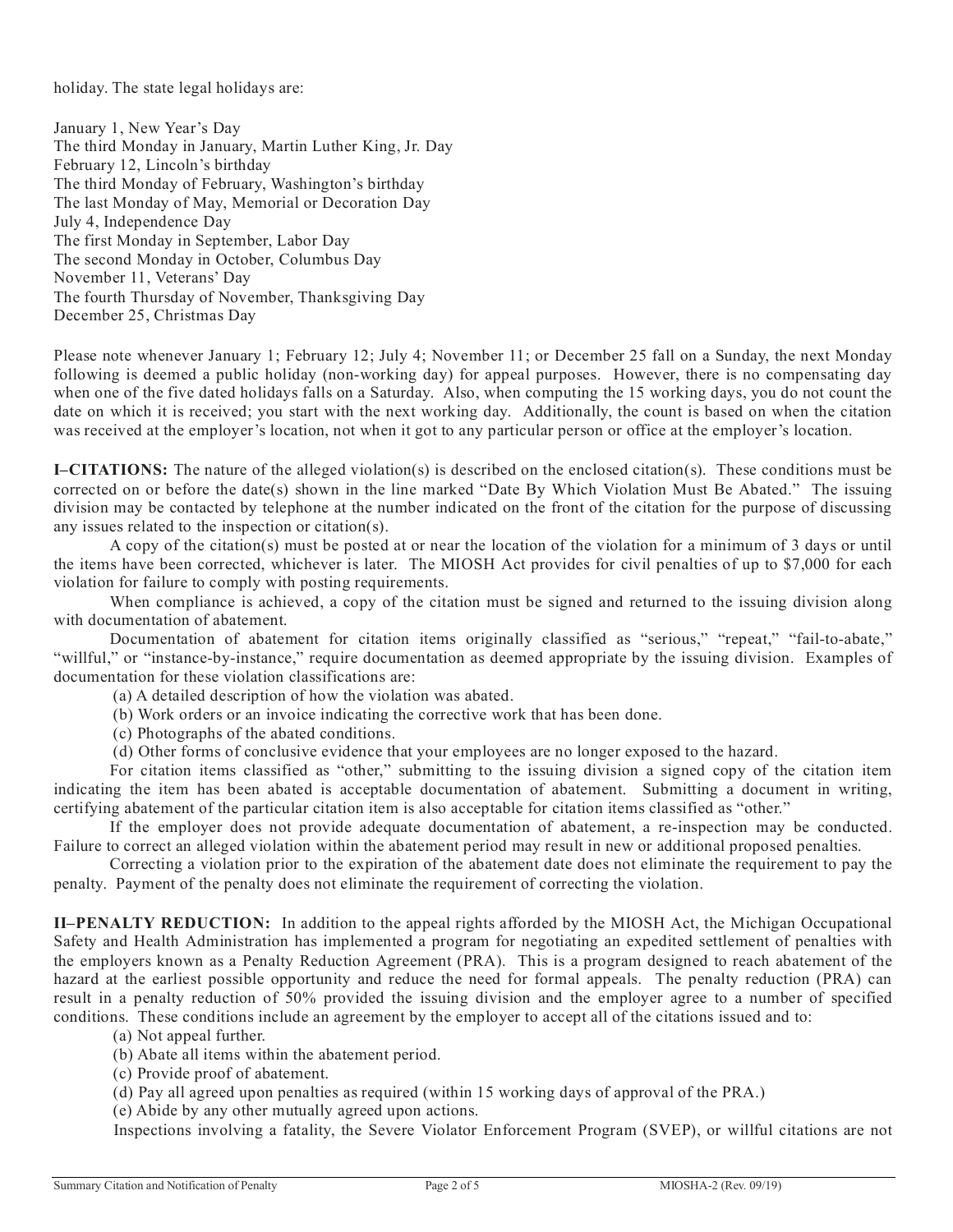eligible for the program. Construction citations must be confirmed as corrected by the issuing division before a penalty reduction agreement can be approved.

If you are interested in pursuing a PRA, you should apply online at www.michigan.gov/mioshapra **within 5 workdays upon receipt of the citation(s)**, but no later than the 15th workday beyond receipt of the citation(s). If you do not have access to a computer, you should contact the issuing division within the same timeframe to request a PRA. If the employer wishes to accept the conditions stated above and the process can be completed within 15 workdays from receipt, then no appeal need be filed.

**III–CITATION APPEAL:** An employer may file a first appeal to the issuing division in writing for modification or dismissal of a citation item and/or any proposed penalty or an extension of time for abatement. The first appeal can also result in a penalty reduction of up to 50% providing the issuing division and the employer agree to the conditions (a) through (e) as stated in Section II, PENALTY REDUCTION (above).

An employee or employee representative may appeal in writing the reasonableness of the abatement date(s). The envelope containing an appeal must be postmarked no later than the 15th workday following receipt of the citation.

If a citation is not appealed within 15 workdays of receipt, then the citation becomes a Final Order of the Board of Health and Safety Compliance and Appeals (Board). Final Order citations are not subject to review by the issuing division unless the Bureau of Hearings establishes good cause for the late appeal.

An appeal must specify the item(s) appealed and that portion of the item (e.g., violation, abatement date, penalty) which is being appealed and include a certification that the appeal has been posted or given to affected employees or their representatives. If the issuing division meets with the employer to discuss an appeal, the issuing division will notify the employee representative and allow attendance at the meeting.

The issuing division will notify an employer of its decision within 15 workdays of the receipt of the employer's written appeal. The decision must be posted at the location of the subject citation.

If an employer, employee or employee representative is not satisfied with this decision then they may file a second appeal. The appeal must be in writing and the envelope containing the second appeal must be postmarked within 15 workdays of the receipt of the issuing division's decision on the first appeal. If the issuing division's decision is not appealed then the citation becomes a Final Order of the Board.

**IV–PAYMENT OF MONETARY PENALTIES:** Unless subject to a PRA, payment must be made within 15 workdays of the date a proposed penalty of a citation becomes a Final Order of the Board. This would be the 30th workday after receipt of each citation item that is not appealed. For payment of a penalty, make a check or money order payable to the "State of Michigan" and remit to the issuing division at the address shown on the citation. Please record the inspection number, citation and item number on the check, money order or transmittal letter.

**V–EMPLOYEE DISCRIMINATION:** Section 65 of the MIOSH Act, prohibits discrimination by an employer against an employee for filing a complaint or exercising any rights under the MIOSH Act, as amended. If an employee believes that he or she was discharged or otherwise discriminated against as a result of filing a complaint, they may file a complaint with the MIOSHA Employee Discrimination Section within 30 days after the violation occurs.

**VI–STATE CONSULTATION EDUCATION AND TRAINING SERVICES:** The MIOSHA Consultation Education and Training (CET) Division offers a wide range of services to help businesses with their health and safety practices. CET services include: helping employers create a Safety and Health Management System, seminars and workshops, onsite consultations, hazard surveys, an equipment loan program and information material. The majority of CET services are provided free of charge to Michigan employers and employees. For information on these services, contact the CET Division at (517) 284-7720 or visit their web site at www.mi.gov/miosha.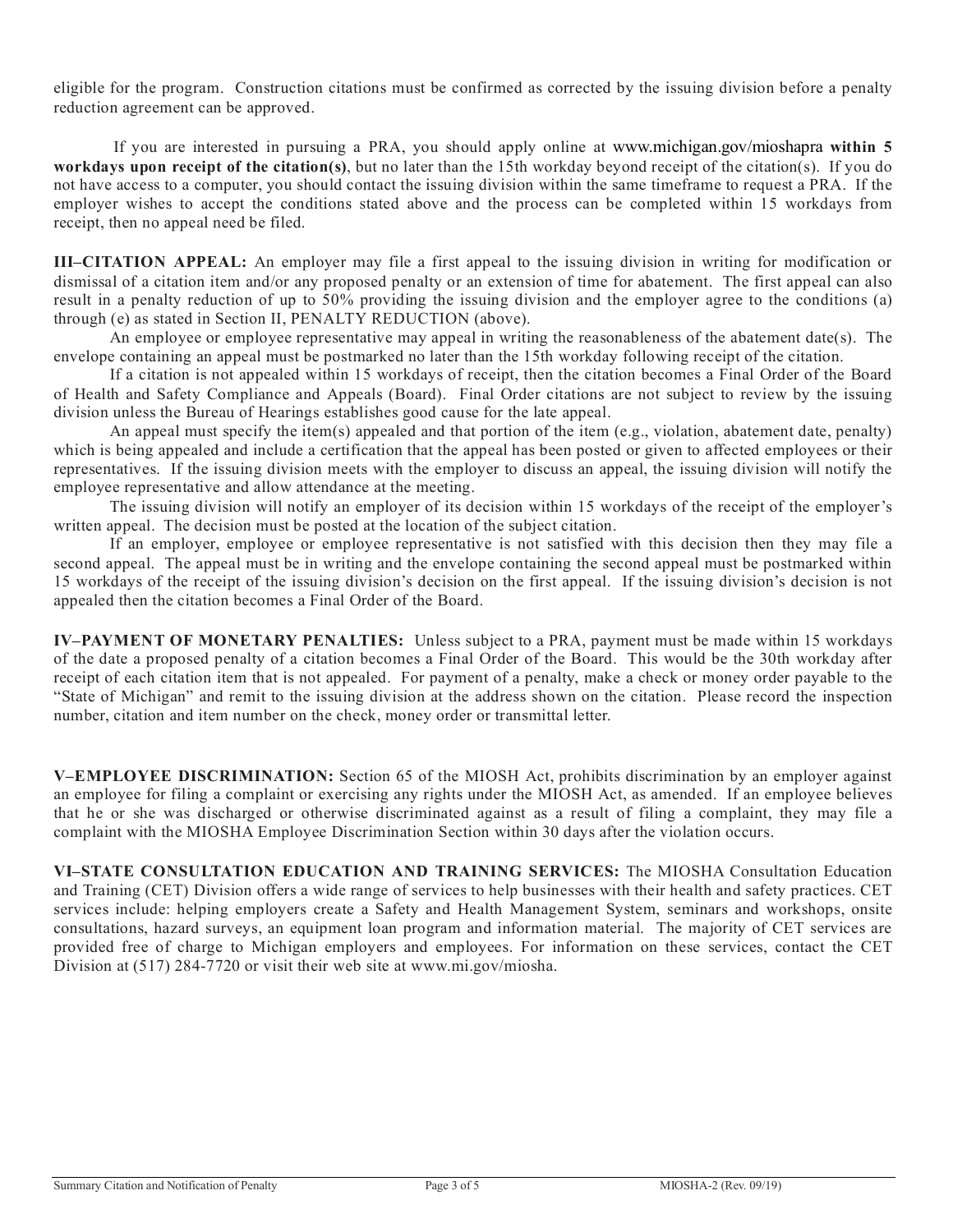**Michigan Department of Labor** Inspection Number: 1479935 **and Economic Opportunity Inspection Date(s):** 06/24/2020 - 12/07/2020 530 West Allegan Street **Issuance Date:** 12/21/2020

P.O. Box 30644 Lansing, MI 48909 Phone: (517) 284-7750 Fax: (517) 284-7755

# **Citation and Notification of Penalty**

**Company Name:** Autozone and its successors **Inspection Site:** 602 N State Rd, Davison, MI 48423

**Optional Reporting Number:** 

Citation 1 Item 1 Type of Violation: **Serious**

408.1011(a): ACT 154, MICHIGAN OCCUPATIONAL SAFETY AND HEALTH ACT An employer shall furnish to each employee, employment and a place of employment that is free from recognized hazards that are causing, or are likely to cause, death or serious physical harm to the employee.

 $\_$  ,  $\_$  ,  $\_$  ,  $\_$  ,  $\_$  ,  $\_$  ,  $\_$  ,  $\_$  ,  $\_$  ,  $\_$  ,  $\_$  ,  $\_$  ,  $\_$  ,  $\_$  ,  $\_$  ,  $\_$  ,  $\_$  ,  $\_$  ,  $\_$  ,  $\_$  ,  $\_$  ,  $\_$  ,  $\_$  ,  $\_$  ,  $\_$  ,  $\_$  ,  $\_$  ,  $\_$  ,  $\_$  ,  $\_$  ,  $\_$  ,  $\_$  ,  $\_$  ,  $\_$  ,  $\_$  ,  $\_$  ,  $\_$  ,

(On June 24, 2020, the employer did not furnish employment and a place of employment which were free from recognized hazards that were causing or likely to cause death or serious physical harm to employees, in that employees were not protected from the hazard of contracting the virus, SARS-CoV-2 (severe acute respiratory syndrome coronavirus 2), the cause of coronavirus disease 2019 (COVID-19):

a. The employer did not develop an infectious disease preparedness and response plan that can help guide protective actions against COVID-19.

b. The employer did not ensure that employees wear a cloth face covering as a measure to contain the wearer's respiratory droplets and help protect their co-workers.

c. The employer did not ensure that employees practice social distancing and maintain distance (at least 6 feet) from others when possible.)

Among other methods, a feasible abatement method to correct this hazard is to:

a. Develop an infectious disease preparedness and response plan that can help guide protective actions against COVID-19.

b. Ensure that employees wear a cloth face covering as a measure to contain the wearer's respiratory droplets and help protect their co-workers.

c. Ensure that employees practice social distancing and maintain distance (at least 6 feet) from others when possible.

**Date By Which Violation Must be Abated: December 29, 2020 Proposed Penalty: \$3,500.00 \$3,500.00** 

### **Authorized Signature**

See pages 1 through 3 of this Citation and Notification of Penalty for information on employer and employee rights and responsibilities.

 $\frac{1}{\sqrt{2}}$  ,  $\frac{1}{\sqrt{2}}$  ,  $\frac{1}{\sqrt{2}}$  ,  $\frac{1}{\sqrt{2}}$  ,  $\frac{1}{\sqrt{2}}$  ,  $\frac{1}{\sqrt{2}}$  ,  $\frac{1}{\sqrt{2}}$  ,  $\frac{1}{\sqrt{2}}$  ,  $\frac{1}{\sqrt{2}}$  ,  $\frac{1}{\sqrt{2}}$  ,  $\frac{1}{\sqrt{2}}$  ,  $\frac{1}{\sqrt{2}}$  ,  $\frac{1}{\sqrt{2}}$  ,  $\frac{1}{\sqrt{2}}$  ,  $\frac{1}{\sqrt{2}}$